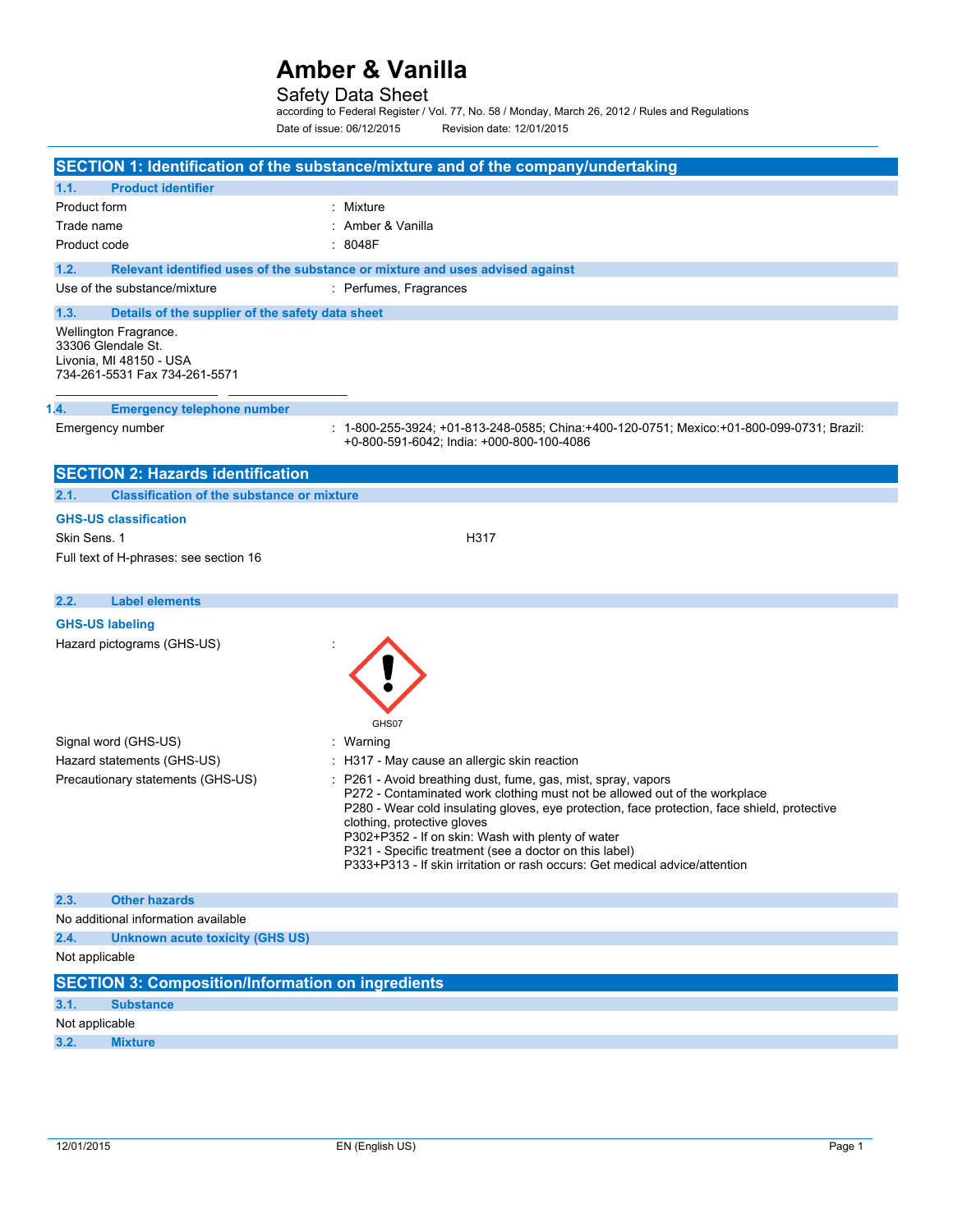### Safety Data Sheet

according to Federal Register / Vol. 77, No. 58 / Monday, March 26, 2012 / Rules and Regulations

| <b>Name</b>                         | <b>Product identifier</b> | $\frac{9}{6}$        | <b>GHS-US classification</b>                                          |
|-------------------------------------|---------------------------|----------------------|-----------------------------------------------------------------------|
| Hexyl cinnamic aldehyde             | (CAS No) 101-86-0         | 1.581 - 6.681        | Skin Sens. 1B, H317<br>Aquatic Chronic 2, H411                        |
| Iso E Super                         | (CAS No) 54464-57-2       | $0.7905 -$<br>3.3405 | Skin Irrit. 2. H315<br>Skin Sens. 1B, H317<br>Aquatic Chronic 2, H411 |
| Butylphenyl methylpropional         | (CAS No) 80-54-6          | $0.651 - 2.751$      | Acute Tox. 4 (Oral), H302                                             |
| 2-Hydroxybenzoic acid, benzyl ester | (CAS No) 118-58-1         | $0.651 - 2.751$      | Skin Sens. 1B, H317                                                   |
| Sandalore                           | (CAS No) 65113-99-7       | $0.5735 -$<br>2.4235 | Eye Irrit. 2A, H319<br>Aquatic Chronic 2, H411                        |
| Vanillin                            | (CAS No) 121-33-5         | $0.465 - 1.965$      | Eye Irrit. 2A, H319                                                   |

## Allergen report available upon request.

Full text of H-phrases: see section 16

| <b>SECTION 4: First aid measures</b>                                |                                                                                                                                                                                                                                                                                                                                                                                                                                                                                                                                                              |
|---------------------------------------------------------------------|--------------------------------------------------------------------------------------------------------------------------------------------------------------------------------------------------------------------------------------------------------------------------------------------------------------------------------------------------------------------------------------------------------------------------------------------------------------------------------------------------------------------------------------------------------------|
| <b>Description of first aid measures</b><br>4.1.                    |                                                                                                                                                                                                                                                                                                                                                                                                                                                                                                                                                              |
| First-aid measures general                                          | : Never give anything by mouth to an unconscious person. If you feel unwell, seek medical<br>advice (show the label where possible).                                                                                                                                                                                                                                                                                                                                                                                                                         |
| First-aid measures after inhalation                                 | : Remove person to fresh air and keep comfortable for breathing. Allow victim to breathe fresh<br>air. Allow the victim to rest.                                                                                                                                                                                                                                                                                                                                                                                                                             |
| First-aid measures after skin contact                               | : Remove affected clothing and wash all exposed skin area with mild soap and water, followed<br>by warm water rinse. Wash with plenty of soap and water. If skin irritation or rash occurs: Get<br>immediate medical advice/attention. Get medical advice/attention. Specific treatment (see<br>Wash skin with plenty of water, Call a physician immediately on this label). Wash contaminated<br>clothing before reuse. Wash skin with plenty of water. Take off contaminated clothing. If skin<br>irritation or rash occurs: Get medical advice/attention. |
| First-aid measures after eye contact                                | : Rinse immediately with plenty of water. Obtain medical attention if pain, blinking or redness<br>persist. Rinse eyes with water as a precaution.                                                                                                                                                                                                                                                                                                                                                                                                           |
| First-aid measures after ingestion                                  | : Rinse mouth. Do NOT induce vomiting. Obtain emergency medical attention. Call a poison<br>center/doctor/physician if you feel unwell.                                                                                                                                                                                                                                                                                                                                                                                                                      |
| 4.2.<br>Most important symptoms and effects, both acute and delayed |                                                                                                                                                                                                                                                                                                                                                                                                                                                                                                                                                              |
| Symptoms/injuries after inhalation                                  | : May cause an allergic skin reaction.                                                                                                                                                                                                                                                                                                                                                                                                                                                                                                                       |
| Symptoms/injuries after skin contact                                | : May cause an allergic skin reaction.                                                                                                                                                                                                                                                                                                                                                                                                                                                                                                                       |
| 4.3.                                                                | Indication of any immediate medical attention and special treatment needed                                                                                                                                                                                                                                                                                                                                                                                                                                                                                   |
| Treat symptomatically.                                              |                                                                                                                                                                                                                                                                                                                                                                                                                                                                                                                                                              |

|            | <b>SECTION 5: Firefighting measures</b>               |                                                                                                                                                                                                  |
|------------|-------------------------------------------------------|--------------------------------------------------------------------------------------------------------------------------------------------------------------------------------------------------|
| 5.1.       | <b>Extinguishing media</b>                            |                                                                                                                                                                                                  |
|            | Suitable extinguishing media                          | : Foam. Dry powder. Carbon dioxide. Water spray. Sand.                                                                                                                                           |
|            | Unsuitable extinguishing media                        | : Do not use a heavy water stream.                                                                                                                                                               |
| 5.2.       | Special hazards arising from the substance or mixture |                                                                                                                                                                                                  |
| Reactivity |                                                       | : The product is non-reactive under normal conditions of use, storage and transport.                                                                                                             |
| 5.3.       | <b>Advice for firefighters</b>                        |                                                                                                                                                                                                  |
|            | Firefighting instructions                             | : Use water spray or fog for cooling exposed containers. Exercise caution when fighting any<br>chemical fire. Prevent fire-fighting water from entering environment.                             |
|            | Protection during firefighting                        | : Do not enter fire area without proper protective equipment, including respiratory protection. Do<br>not attempt to take action without suitable protective equipment. Self-contained breathing |

apparatus. Complete protective clothing.

|            | <b>SECTION 6: Accidental release measures</b> |                                                                                                                                                                                                              |     |
|------------|-----------------------------------------------|--------------------------------------------------------------------------------------------------------------------------------------------------------------------------------------------------------------|-----|
| 6.1.       |                                               | Personal precautions, protective equipment and emergency procedures                                                                                                                                          |     |
| 6.1.1.     | For non-emergency personnel                   |                                                                                                                                                                                                              |     |
|            | Emergency procedures                          | : Ventilate spillage area. Evacuate unnecessary personnel. Avoid contact with skin and eyes.<br>Avoid breathing dust/fume/gas/mist/vapors/spray.                                                             |     |
| 6.1.2.     | For emergency responders                      |                                                                                                                                                                                                              |     |
|            | Protective equipment                          | : Do not attempt to take action without suitable protective equipment. Equip cleanup crew with<br>proper protection. For further information refer to section 8: "Exposure controls/personal<br>protection". |     |
|            | Emergency procedures                          | : Ventilate area.                                                                                                                                                                                            |     |
| 12/01/2015 |                                               | EN (English US)                                                                                                                                                                                              | 2/8 |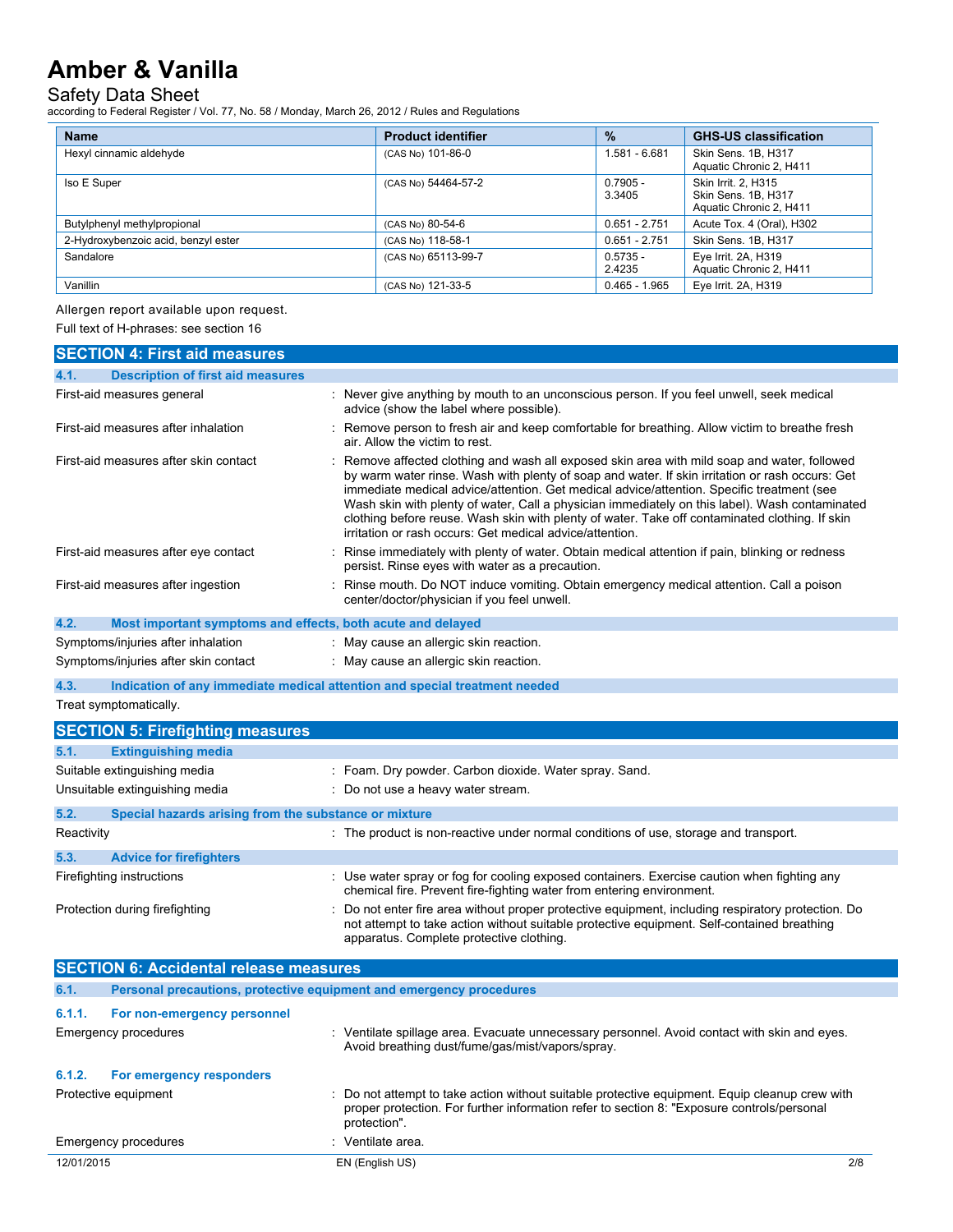## Safety Data Sheet

according to Federal Register / Vol. 77, No. 58 / Monday, March 26, 2012 / Rules and Regulations

| 6.2. | <b>Environmental precautions</b>                                                                                                          |                                                                                                                                                                                                                                                                                                                                                                                 |  |  |
|------|-------------------------------------------------------------------------------------------------------------------------------------------|---------------------------------------------------------------------------------------------------------------------------------------------------------------------------------------------------------------------------------------------------------------------------------------------------------------------------------------------------------------------------------|--|--|
|      | Avoid release to the environment. Prevent entry to sewers and public waters. Notify authorities if liquid enters sewers or public waters. |                                                                                                                                                                                                                                                                                                                                                                                 |  |  |
| 6.3. | Methods and material for containment and cleaning up                                                                                      |                                                                                                                                                                                                                                                                                                                                                                                 |  |  |
|      | Methods for cleaning up                                                                                                                   | : Take up liquid spill into absorbent material. Soak up spills with inert solids, such as clay or<br>diatomaceous earth as soon as possible. Collect spillage. Store away from other materials.                                                                                                                                                                                 |  |  |
|      | Other information                                                                                                                         | Dispose of materials or solid residues at an authorized site.                                                                                                                                                                                                                                                                                                                   |  |  |
| 6.4. | <b>Reference to other sections</b>                                                                                                        |                                                                                                                                                                                                                                                                                                                                                                                 |  |  |
|      |                                                                                                                                           | See Heading 8. Exposure controls and personal protection. For further information refer to section 13.                                                                                                                                                                                                                                                                          |  |  |
|      | <b>SECTION 7: Handling and storage</b>                                                                                                    |                                                                                                                                                                                                                                                                                                                                                                                 |  |  |
| 7.1. | <b>Precautions for safe handling</b>                                                                                                      |                                                                                                                                                                                                                                                                                                                                                                                 |  |  |
|      | Precautions for safe handling                                                                                                             | Ensure good ventilation of the work station. Wash hands and other exposed areas with mild<br>soap and water before eating, drinking or smoking and when leaving work. Provide good<br>ventilation in process area to prevent formation of vapor. Avoid breathing dust, fume, gas, mist,<br>spray, vapors. Avoid contact with skin and eyes. Wear personal protective equipment. |  |  |
|      | Hygiene measures                                                                                                                          | Contaminated work clothing should not be allowed out of the workplace. Wash contaminated<br>clothing before reuse. Do not eat, drink or smoke when using this product. Always wash hands<br>after handling the product.                                                                                                                                                         |  |  |
| 7.2. | Conditions for safe storage, including any incompatibilities                                                                              |                                                                                                                                                                                                                                                                                                                                                                                 |  |  |
|      | Storage conditions                                                                                                                        | : Keep only in the original container in a cool, well ventilated place away from : Keep away from<br>heat, hot surfaces, sparks, open flames and other ignition sources. No smoking. Keep<br>container closed when not in use. Store in a well-ventilated place. Keep cool.                                                                                                     |  |  |
|      | Incompatible products                                                                                                                     | : Strong bases. Strong acids.                                                                                                                                                                                                                                                                                                                                                   |  |  |
|      | Incompatible materials                                                                                                                    | : Sources of ignition. Direct sunlight.                                                                                                                                                                                                                                                                                                                                         |  |  |
|      | Storage area                                                                                                                              | : Store in a well-ventilated place.                                                                                                                                                                                                                                                                                                                                             |  |  |
|      | Special rules on packaging                                                                                                                | Store in a closed container.                                                                                                                                                                                                                                                                                                                                                    |  |  |
|      | Packaging materials                                                                                                                       | : Do not store in corrodable metal.                                                                                                                                                                                                                                                                                                                                             |  |  |
| 7.3. | Specific end use(s)                                                                                                                       |                                                                                                                                                                                                                                                                                                                                                                                 |  |  |

No additional information available

### **SECTION 8: Exposure controls/personal protection**

**8.1. Control parameters**

| S               |  |
|-----------------|--|
| Amber & Vanilla |  |
| ACGIH           |  |
|                 |  |
|                 |  |
|                 |  |
|                 |  |
|                 |  |
|                 |  |
|                 |  |
|                 |  |
|                 |  |
|                 |  |
| <b>OSHA</b>     |  |
|                 |  |
|                 |  |
|                 |  |
|                 |  |
|                 |  |
|                 |  |
|                 |  |
|                 |  |
|                 |  |
|                 |  |
|                 |  |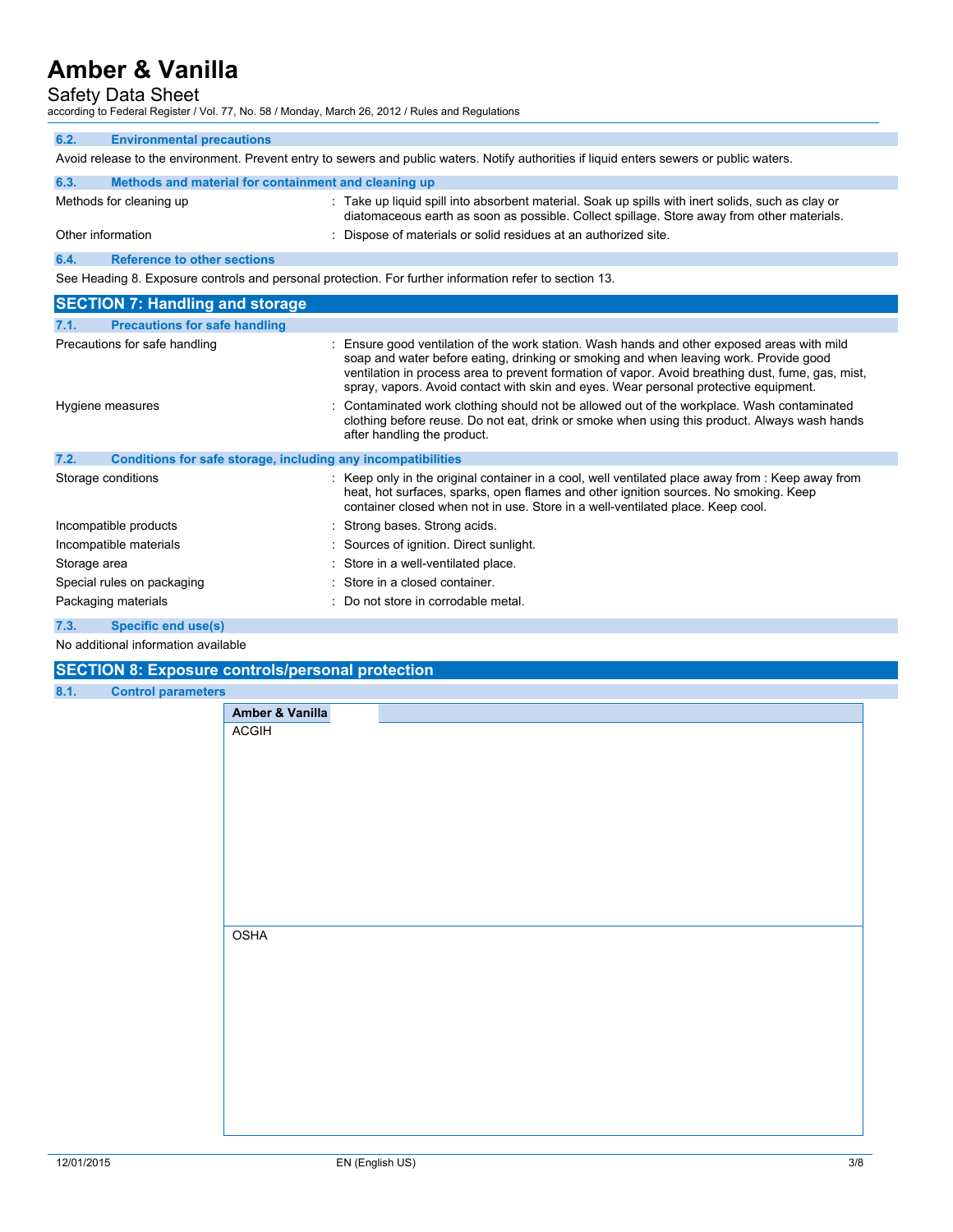# Safety Data Sheet

according to Federal Register / Vol. 77, No. 58 / Monday, March 26, 2012 / Rules and Regulations

| 8.2.<br><b>Exposure controls</b> |                                                       |
|----------------------------------|-------------------------------------------------------|
| Appropriate engineering controls | : Ensure good ventilation of the work station.        |
| Personal protective equipment    | : Avoid all unnecessary exposure.                     |
|                                  |                                                       |
| Hand protection                  | : Wear protective gloves.                             |
| Eye protection                   | : Chemical goggles or safety glasses. Safety glasses. |
| Skin and body protection         | : Wear suitable protective clothing.                  |
| Respiratory protection           | : Wear appropriate mask.                              |
| Environmental exposure controls  | : Avoid release to the environment.                   |
| Other information                | : Do not eat, drink or smoke during use.              |

| <b>SECTION 9: Physical and chemical properties</b>            |                      |
|---------------------------------------------------------------|----------------------|
| Information on basic physical and chemical properties<br>9.1. |                      |
| Physical state                                                | : Liquid             |
| Color                                                         | : light yellow amber |
| Odor                                                          | : amber perfume      |
| Odor threshold                                                | : No data available  |
| рH                                                            | : No data available  |
| Relative evaporation rate (butyl acetate=1)                   | : No data available  |
| Melting point                                                 | : Not applicable     |
| Freezing point                                                | : No data available  |
| Boiling point                                                 | : No data available  |
| Flash point                                                   | : 93.33 °C           |
| Auto-ignition temperature                                     | : No data available  |
| Decomposition temperature                                     | : No data available  |
| Flammability (solid, gas)                                     | : No data available  |
| Vapor pressure                                                | : No data available  |
| Relative vapor density at 20 °C                               | : No data available  |
| Relative density                                              | : $\approx 0.93$     |
| Solubility                                                    | : No data available  |
| Log Pow                                                       | : No data available  |
| Log Kow                                                       | : No data available  |
| Viscosity, kinematic                                          | : No data available  |
| Viscosity, dynamic                                            | : No data available  |
| <b>Explosive properties</b>                                   | : No data available  |
| Oxidizing properties                                          | : No data available  |
| <b>Explosion limits</b>                                       | : No data available  |

## **9.2. Other information**

No additional information available

### **SECTION 10: Stability and reactivity**

### **10.1. Reactivity**

The product is non-reactive under normal conditions of use, storage and transport.

### **10.2. Chemical stability**

### Not established.

### **10.3. Possibility of hazardous reactions**

Not established.

## **10.4. Conditions to avoid**

Direct sunlight. Extremely high or low temperatures.

### **10.5. Incompatible materials**

Strong acids. Strong bases.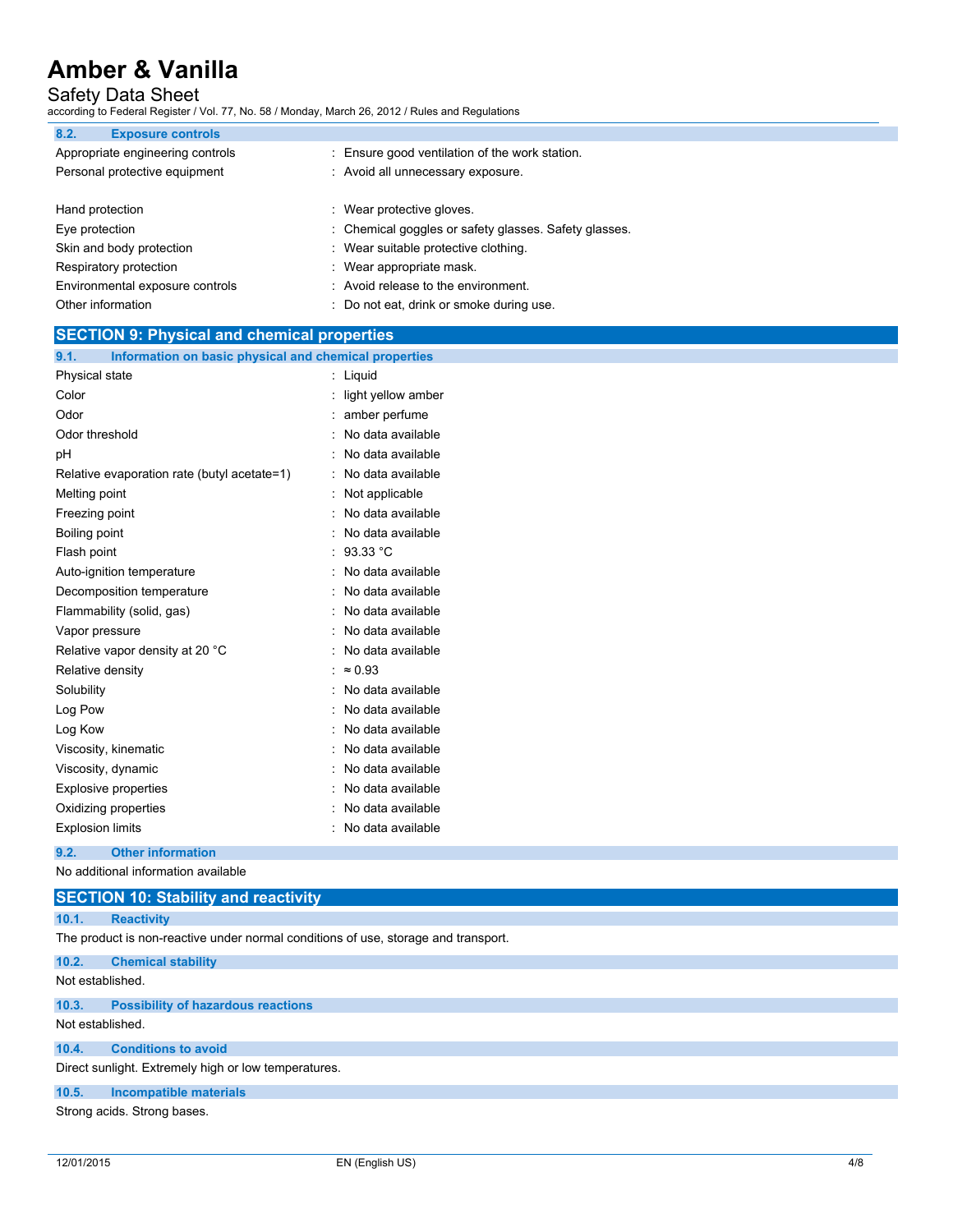## Safety Data Sheet

according to Federal Register / Vol. 77, No. 58 / Monday, March 26, 2012 / Rules and Regulations

| 10.6. | <b>Hazardous decomposition products</b>      |  |
|-------|----------------------------------------------|--|
|       | fume. Carbon monoxide. Carbon dioxide.       |  |
|       | <b>SECTION 11: Toxicological information</b> |  |
| 11.1. | Information on toxicological effects         |  |

| Acute toxicity                                         | Not classified                                                      |
|--------------------------------------------------------|---------------------------------------------------------------------|
| <b>Amber &amp; Vanilla</b>                             |                                                                     |
| Skin corrosion/irritation                              | Not classified<br>٠                                                 |
| Serious eye damage/irritation                          | : Not classified                                                    |
| Respiratory or skin sensitization                      | : May cause an allergic skin reaction.                              |
| Germ cell mutagenicity                                 | : Not classified                                                    |
| Carcinogenicity                                        | : Not classified                                                    |
| <b>Amber &amp; Vanilla</b>                             |                                                                     |
| Reproductive toxicity                                  | Not classified                                                      |
| Specific target organ toxicity (single exposure)       | : Not classified                                                    |
| <b>Amber &amp; Vanilla</b>                             |                                                                     |
| Specific target organ toxicity (repeated<br>exposure)  | : Not classified                                                    |
| Aspiration hazard                                      | Not classified                                                      |
| Potential Adverse human health effects and<br>symptoms | : Based on available data, the classification criteria are not met. |
| Symptoms/injuries after inhalation                     | : May cause an allergic skin reaction.                              |
| Symptoms/injuries after skin contact                   | : May cause an allergic skin reaction.                              |

|                   | <b>SECTION 12: Ecological information</b> |                                                    |
|-------------------|-------------------------------------------|----------------------------------------------------|
| 12.1.             | <b>Toxicity</b>                           |                                                    |
| Ecology - general |                                           | Harmful to aquatic life with long lasting effects. |

# **12.2. Persistence and degradability**

| <b>Amber &amp; Vanilla</b>                |                  |
|-------------------------------------------|------------------|
| Persistence and degradability             | Not established. |
| 12.3.<br><b>Bioaccumulative potential</b> |                  |
| <b>Amber &amp; Vanilla</b>                |                  |
| Bioaccumulative potential                 | Not established. |
| 12.4.<br><b>Mobility in soil</b>          |                  |
| No additional information available       |                  |
|                                           |                  |
| 12.5.<br><b>Other adverse effects</b>     |                  |

| Effect on ozone layer        |                                                      |
|------------------------------|------------------------------------------------------|
| Effect on the global warming | : No known ecological damage caused by this product. |
| Other information            | : Avoid release to the environment.                  |

| <b>SECTION 13: Disposal considerations</b> |                                                                                                                                                                  |
|--------------------------------------------|------------------------------------------------------------------------------------------------------------------------------------------------------------------|
| 13.1.<br><b>Waste treatment methods</b>    |                                                                                                                                                                  |
| Waste treatment methods                    | : Dispose of contents/container in accordance with licensed collector's sorting instructions.                                                                    |
| Waste disposal recommendations             | Dispose in a safe manner in accordance with local/national regulations. Dispose of<br>contents/container in accordance with local/national laws and regulations. |
| Ecology - waste materials                  | : Avoid release to the environment.                                                                                                                              |
|                                            |                                                                                                                                                                  |

# **SECTION 14: Transport information**

In accordance with DOT Not regulated for transport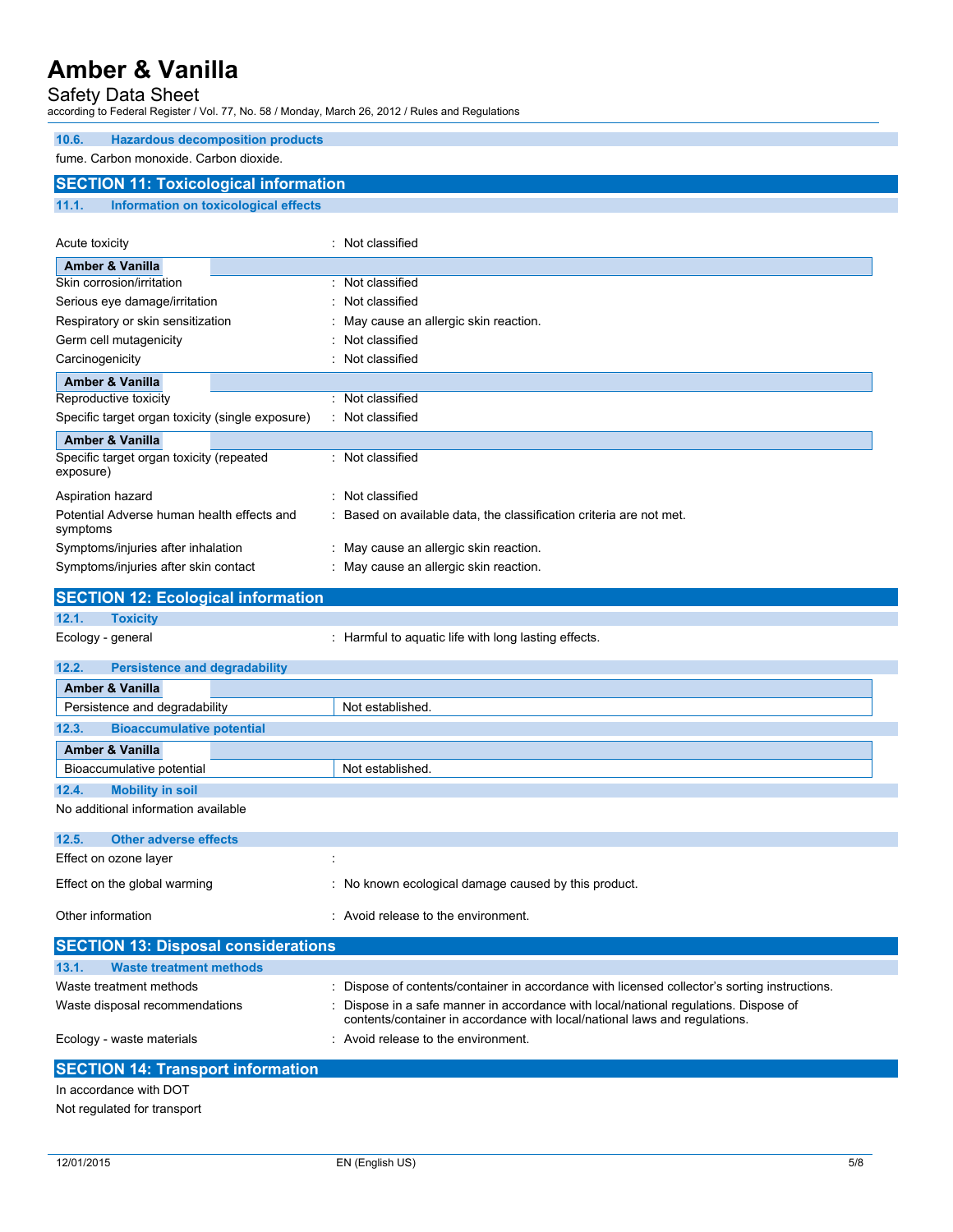Safety Data Sheet

according to Federal Register / Vol. 77, No. 58 / Monday, March 26, 2012 / Rules and Regulations

#### **Additional information**

Other information **contract in the contract of the Contract Contract Contract Contract Contract Contract Contract Contract Contract Contract Contract Contract Contract Contract Contract Contract Contract Contract Contract** 

### **ADR**

No additional information available

#### **Transport by sea**

No additional information available

#### **Air transport**

No additional information available

### **SECTION 15: Regulatory information**

#### **15.1. US Federal regulations**

All components of this product are listed, or excluded from listing, on the United States Environmental Protection Agency Toxic Substances Control Act (TSCA) inventory.

This product or mixture does not contain a toxic chemical or chemicals in excess of the applicable de minimis concentration as specified in 40 CFR §372.38(a) subject to the reporting requirements of section 313 of Title III of the Superfund Amendments and Reauthorization Act of 1986 and 40 CFR Part 372.

### **15.2. International regulations**

#### **CANADA**

| Vanillin (121-33-5)                                   |
|-------------------------------------------------------|
| Listed on the Canadian DSL (Domestic Substances List) |
| Sandalore (65113-99-7)                                |
| Listed on the Canadian DSL (Domestic Substances List) |
| 2-Hydroxybenzoic acid, benzyl ester (118-58-1)        |
| Listed on the Canadian DSL (Domestic Substances List) |
| Butylphenyl methylpropional (80-54-6)                 |
| Listed on the Canadian DSL (Domestic Substances List) |
| Iso E Super (54464-57-2)                              |
| Listed on the Canadian DSL (Domestic Substances List) |
| Hexyl cinnamic aldehyde (101-86-0)                    |
| Listed on the Canadian DSL (Domestic Substances List) |
| <b>EU-Requlations</b>                                 |

#### **EU-Regulations**

| Vanillin (121-33-5)                                                                                                                                                                   |
|---------------------------------------------------------------------------------------------------------------------------------------------------------------------------------------|
| Listed on the EEC inventory EINECS (European Inventory of Existing Commercial Chemical Substances)                                                                                    |
| Sandalore (65113-99-7)                                                                                                                                                                |
| Listed on the EEC inventory EINECS (European Inventory of Existing Commercial Chemical Substances)                                                                                    |
| 2-Hydroxybenzoic acid, benzyl ester (118-58-1)                                                                                                                                        |
| Listed on the EEC inventory EINECS (European Inventory of Existing Commercial Chemical Substances)                                                                                    |
| Butylphenyl methylpropional (80-54-6)                                                                                                                                                 |
| Listed on the EEC inventory EINECS (European Inventory of Existing Commercial Chemical Substances)                                                                                    |
| Iso E Super (54464-57-2)                                                                                                                                                              |
| Listed on the EEC inventory EINECS (European Inventory of Existing Commercial Chemical Substances)                                                                                    |
| Hexyl cinnamic aldehyde (101-86-0)                                                                                                                                                    |
| Listed on the EEC inventory EINECS (European Inventory of Existing Commercial Chemical Substances)                                                                                    |
| Classification according to Regulation (EC) No. 1272/2008 [CLP]<br>Skin Sens. 1<br>H317<br>H412<br>Aquatic Chronic 3<br>Full text of hazard classes and H-statements : see section 16 |
| Classification according to Directive 67/548/EEC [DSD] or 1999/45/EC [DPD]<br>15.2.2.<br><b>National regulations</b>                                                                  |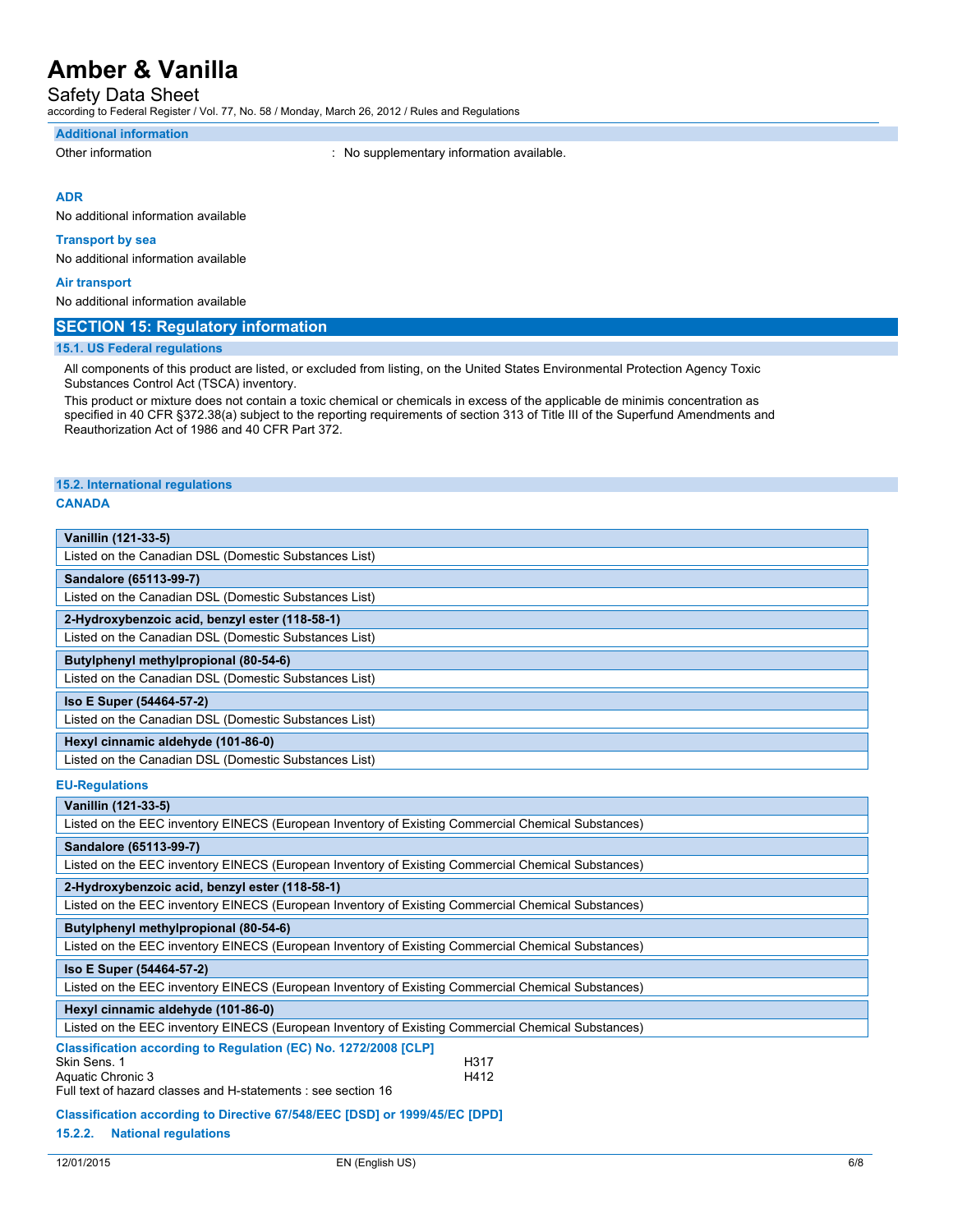# Safety Data Sheet

according to Federal Register / Vol. 77, No. 58 / Monday, March 26, 2012 / Rules and Regulations

| Vanillin (121-33-5)                                                                                                                                                                                                                                                                                                                                                                                                                                                                                                                                                            |
|--------------------------------------------------------------------------------------------------------------------------------------------------------------------------------------------------------------------------------------------------------------------------------------------------------------------------------------------------------------------------------------------------------------------------------------------------------------------------------------------------------------------------------------------------------------------------------|
| Listed on the AICS (Australian Inventory of Chemical Substances)<br>Listed on IECSC (Inventory of Existing Chemical Substances Produced or Imported in China)<br>Listed on the Japanese ENCS (Existing & New Chemical Substances) inventory<br>Listed on the Korean ECL (Existing Chemicals List)<br>Listed on NZIoC (New Zealand Inventory of Chemicals)<br>Listed on PICCS (Philippines Inventory of Chemicals and Chemical Substances)<br>Listed on INSQ (Mexican national Inventory of Chemical Substances)<br>Listed on CICR (Turkish Inventory and Control of Chemicals) |
| Sandalore (65113-99-7)                                                                                                                                                                                                                                                                                                                                                                                                                                                                                                                                                         |
| Listed on the AICS (Australian Inventory of Chemical Substances)<br>Listed on IECSC (Inventory of Existing Chemical Substances Produced or Imported in China)<br>Listed on the Korean ECL (Existing Chemicals List)<br>Listed on NZIoC (New Zealand Inventory of Chemicals)<br>Listed on PICCS (Philippines Inventory of Chemicals and Chemical Substances)<br>Listed on INSQ (Mexican national Inventory of Chemical Substances)<br>Listed on CICR (Turkish Inventory and Control of Chemicals)                                                                               |
| 2-Hydroxybenzoic acid, benzyl ester (118-58-1)                                                                                                                                                                                                                                                                                                                                                                                                                                                                                                                                 |
| Listed on the AICS (Australian Inventory of Chemical Substances)<br>Listed on IECSC (Inventory of Existing Chemical Substances Produced or Imported in China)<br>Listed on the Japanese ENCS (Existing & New Chemical Substances) inventory<br>Listed on the Korean ECL (Existing Chemicals List)<br>Listed on NZIoC (New Zealand Inventory of Chemicals)<br>Listed on PICCS (Philippines Inventory of Chemicals and Chemical Substances)<br>Listed on INSQ (Mexican national Inventory of Chemical Substances)<br>Listed on CICR (Turkish Inventory and Control of Chemicals) |
| Butylphenyl methylpropional (80-54-6)                                                                                                                                                                                                                                                                                                                                                                                                                                                                                                                                          |
| Listed on the AICS (Australian Inventory of Chemical Substances)<br>Listed on IECSC (Inventory of Existing Chemical Substances Produced or Imported in China)<br>Listed on the Japanese ENCS (Existing & New Chemical Substances) inventory<br>Listed on the Korean ECL (Existing Chemicals List)<br>Listed on NZIoC (New Zealand Inventory of Chemicals)<br>Listed on PICCS (Philippines Inventory of Chemicals and Chemical Substances)<br>Listed on INSQ (Mexican national Inventory of Chemical Substances)<br>Listed on CICR (Turkish Inventory and Control of Chemicals) |
| Iso E Super (54464-57-2)                                                                                                                                                                                                                                                                                                                                                                                                                                                                                                                                                       |
| Listed on the AICS (Australian Inventory of Chemical Substances)<br>Listed on IECSC (Inventory of Existing Chemical Substances Produced or Imported in China)<br>Listed on the Japanese ENCS (Existing & New Chemical Substances) inventory<br>Listed on the Korean ECL (Existing Chemicals List)<br>Listed on NZIoC (New Zealand Inventory of Chemicals)<br>Listed on PICCS (Philippines Inventory of Chemicals and Chemical Substances)<br>Listed on INSQ (Mexican national Inventory of Chemical Substances)<br>Listed on CICR (Turkish Inventory and Control of Chemicals) |
| Hexyl cinnamic aldehyde (101-86-0)                                                                                                                                                                                                                                                                                                                                                                                                                                                                                                                                             |
| Listed on the AICS (Australian Inventory of Chemical Substances)<br>Listed on IECSC (Inventory of Existing Chemical Substances Produced or Imported in China)<br>Listed on the Japanese ENCS (Existing & New Chemical Substances) inventory<br>Listed on the Korean ECL (Existing Chemicals List)<br>Listed on NZIoC (New Zealand Inventory of Chemicals)<br>Listed on PICCS (Philippines Inventory of Chemicals and Chemical Substances)<br>Listed on CICR (Turkish Inventory and Control of Chemicals)                                                                       |
|                                                                                                                                                                                                                                                                                                                                                                                                                                                                                                                                                                                |

California Proposition 65 - This product does not contain any substances known to the state of California to cause cancer, developmental and/or reproductive harm

## **SECTION 16: Other information**

Other information  $\blacksquare$  : None.